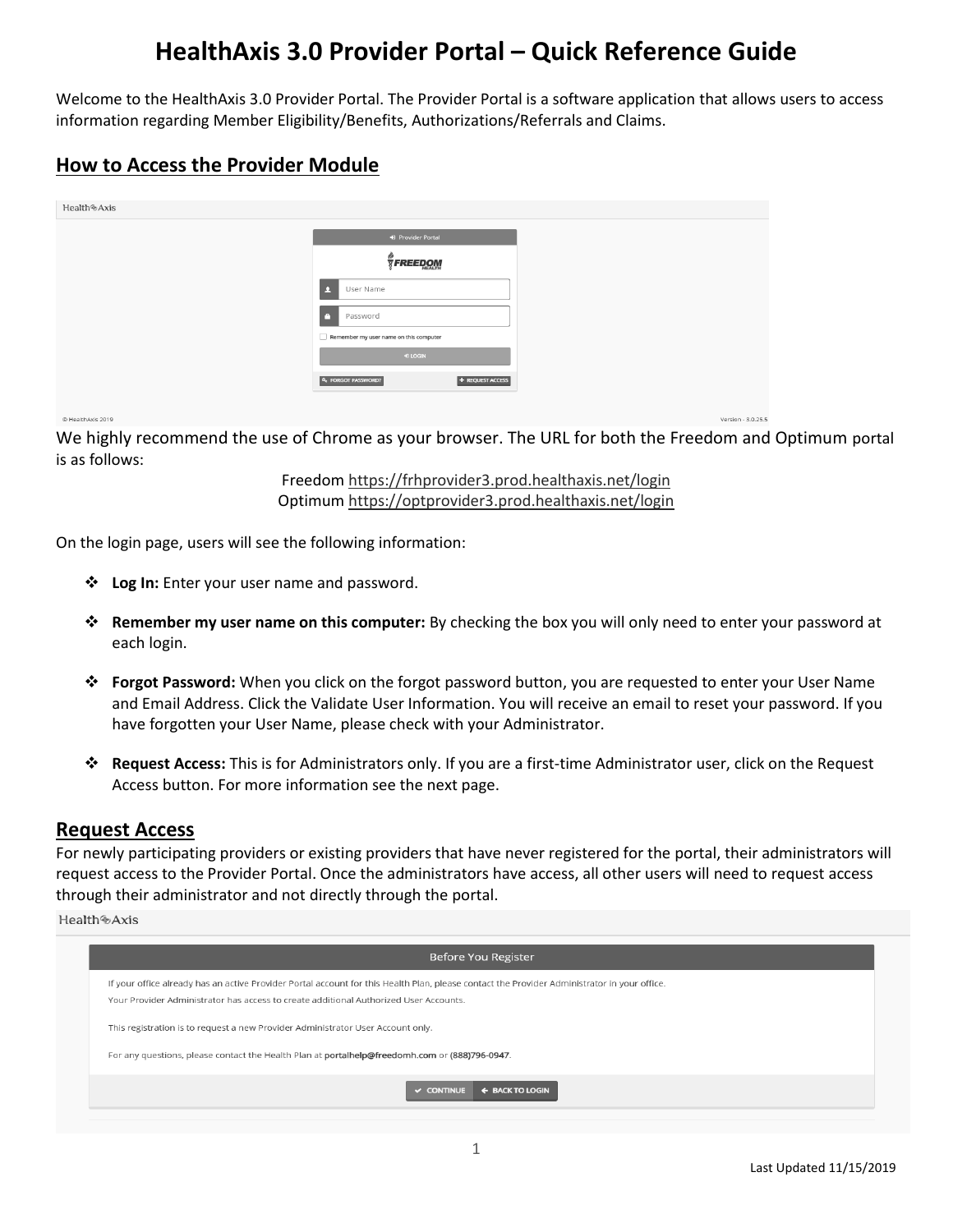## **Dashboard**

The Dashboard is the landing page upon log in. There are 3 sections included on the Dashboard.

|                                  | Health%Axis Members Auths / Referrals - |         | $Clains$ $\sim$             | Providers - | Administration - |                     |                                | 1 Welcome           |
|----------------------------------|-----------------------------------------|---------|-----------------------------|-------------|------------------|---------------------|--------------------------------|---------------------|
|                                  | ₹ Notices / Announcements - ●           |         |                             |             |                  | $\hat{\phantom{a}}$ | Referral Highlights            | $\hat{\phantom{a}}$ |
| Action                           | Date                                    | Message |                             |             | Download         |                     | <b>Authorization By Status</b> |                     |
|                                  |                                         |         | No data available in table. |             |                  |                     | Approved                       | 148891              |
| Recent Attachments (Last 5 Days) |                                         |         |                             |             | $\checkmark$     | Denied              | $341$                          |                     |
|                                  |                                         |         |                             |             |                  |                     | In Process                     | $\overline{23}$     |
|                                  |                                         |         |                             |             |                  |                     | Void                           | 595                 |
|                                  |                                         |         |                             |             |                  |                     | Total                          | 149850              |
|                                  |                                         |         |                             |             |                  |                     |                                |                     |
| C HealthAxis 2019                |                                         |         |                             |             |                  |                     |                                | Version - 3.0.25.5  |

- ❖ **Top Menu:** Displays option to review member eligibility, view authorizations/claims and manage account details under administration. Primary Care Physician (PCP) offices are also able to enter authorizations. A provider search option is also available, however for the most up-to-date provider information, we strongly encourage users to utilize the provider directory available on our websites[: www.freedomhealth.com](http://www.freedomhealth.com/) and [www.youroptimumhealthcare.com.](http://www.youroptimumhealthcare.com/)
- ❖ **Notices/Announcements:** Displays announcements regarding system upgrades and/or scheduled maintenance.
- ❖ **Referral Highlights:** Displays authorizations that have been approved, denied, are in process or have been voided, when the user is the Requesting or Requested Provider or Facility. In order to view Authorizations by status, click on the Status Line; this will direct you to a list of authorizations with that status.

#### **Member Search/Eligibility Inquiry**

. . . .

The purpose of this page is to search for a specific member. The user can search for members based on Member ID or Combination of Last Name, First Name, DOB and/or Medicare ID.

Once the search criteria is entered, the search results will appear. In order to access the member details, click the Member ID.

| Member Search                            |                                                                               |            |                                         |                   |     |                                              |                 |                  |                  |               | PAARING CIRV ALL LAM TO SCIEPT LIKELING! |                     |
|------------------------------------------|-------------------------------------------------------------------------------|------------|-----------------------------------------|-------------------|-----|----------------------------------------------|-----------------|------------------|------------------|---------------|------------------------------------------|---------------------|
|                                          | Enter Member ID or Combination Last Name, First Name, DOB and/or Medicare ID. |            |                                         |                   |     |                                              |                 |                  |                  |               |                                          |                     |
| Member ID<br>First Name                  |                                                                               |            |                                         | Last Name         |     |                                              | Member DOB      |                  |                  |               |                                          |                     |
| The contract of the contract of the con- |                                                                               |            | First Name                              |                   |     | Last Name                                    |                 |                  | Select Date      |               |                                          |                     |
| Medicare ID                              |                                                                               |            | Line Of Business                        |                   |     | Benefit Plan                                 |                 |                  | IPA              |               |                                          |                     |
| Medicare ID                              |                                                                               |            | Select an Option<br>$\scriptstyle\rm w$ |                   |     | Select an Option<br>$\overline{\phantom{a}}$ |                 |                  | Select an Option |               |                                          | $\scriptstyle\rm w$ |
| <b>DRESET</b><br>Q SEARCH                |                                                                               |            |                                         |                   |     |                                              |                 |                  |                  |               |                                          |                     |
| Search Result -                          |                                                                               |            |                                         |                   |     |                                              |                 |                  |                  |               |                                          |                     |
| Member ID                                | Name (Last, First) -                                                          | DOB        | <b>Phone Number</b>                     | <b>MedicareID</b> |     | MedicareID Type                              | <b>Eff Date</b> | <b>Term Date</b> | PCP-             | LOB-          | Benefit Plan                             |                     |
| $\mathsf{p}_1$                           | SAMPLE, SAMPLE                                                                | 01/01/1900 | $(123)$ 555-1234                        | A12345BC6789      | MBI |                                              | 01/01/2019      |                  | SAMPLE, SAMPLE   | <b>FRHMCR</b> | FH12345                                  |                     |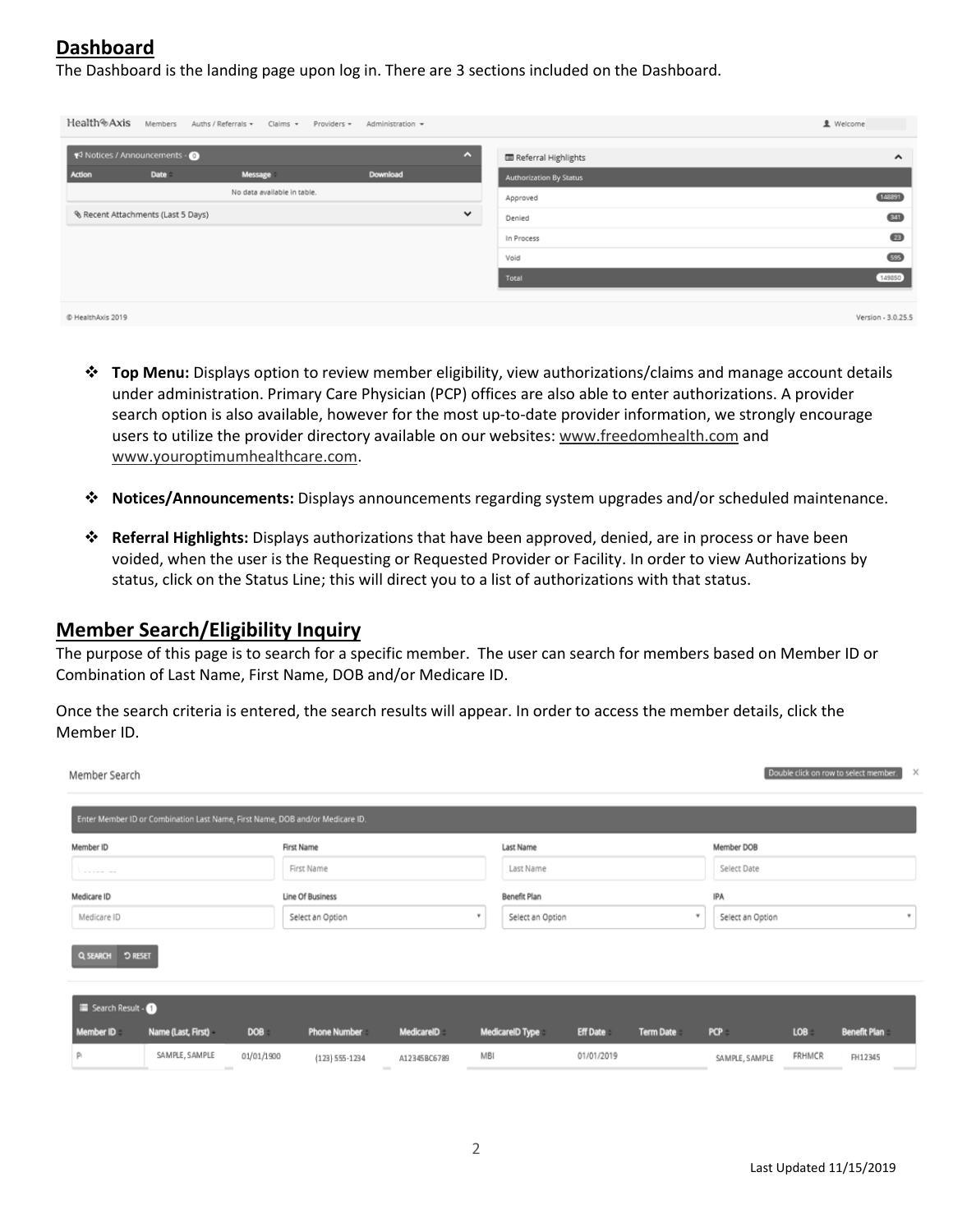## **Member Details**

In this section users will be able to view details regarding the selected member, such as Member Information, Current Coverage, Coverage History, IPA/PCP History and Coordination of Benefits.

| # Home > & Member - [Sample, Sample-P0000]       | > Detail                |
|--------------------------------------------------|-------------------------|
| CLAIM *<br><b>ATTACHMENTS</b><br>AUTHORIZATION * |                         |
| <b>O</b> Member Information                      | $\bullet$               |
| O Current Coverage                               | $\mathbf{v}$            |
| <b>D</b> Coverage History                        | $\overline{\mathbf{v}}$ |
| D IPAPCP History                                 | $\overline{\mathbf{v}}$ |
| E Coordination of Benefits                       | $\checkmark$            |
|                                                  |                         |
| C HealthAxis 2019                                | Version - 3.0.25.5      |

**Member Information:** Information displayed here is: Member's Name, Date of Birth, Phone Number, Member Status – Active or Termed, Member's Age, Email Address, Member ID number, Gender, Address, Medicare ID, Marital Status, Emergency Contact Name and Phone Number.

**Current Coverage:** Information displayed here is: Health Plan Line of Business, Name of Member's Benefit Plan, Effective Date with the Health Plan, Termination Date (if applicable), Name and Contact Information for Member's current PCP and detailed information regarding the Member's Benefit Plan.

**Coverage History:** This area displays the Member's coverage history with effective and term dates.

**IPA/PCP History:** This area displays the Member's IPA and PCP History.

### **Authorizations**

Users are able to access authorizations in two ways: through the member detail screen and from the Top Menu that appears on the dashboard. The option to "Submit Authorization/Referral" is only available for Primary Care Providers.

When selecting *View All* on the member detail screen, you will see all of the authorizations for that specific member. PCP users also have the option *to Submit a New Authorization/Referral* for that specific member.

When selecting *Search Authorizations/Referrals* from the Top Menu, you are able to access all Authorizations/Referrals submitted by your office or where you are the Requested Provider.

| AJUSTATORY DISLEY STATES<br>View All                             | <b>Plashtboand</b> ris  | Members                     | Auths / Referrals $\star$                  | Claims $\star$ | Providers = | Administration $\sim$ |  |
|------------------------------------------------------------------|-------------------------|-----------------------------|--------------------------------------------|----------------|-------------|-----------------------|--|
| Submit New Authorization / Referral<br><b>O</b> Current Coverage | Notices / Announcements |                             | Search Authorizations / Referrals          |                |             |                       |  |
| <b>D</b> Coverage History                                        | <b>Action</b>           | Date                        | Submit Authorization / Referral<br>Message |                |             | Download              |  |
| D IPAPCP History                                                 |                         | No data available in table. |                                            |                |             |                       |  |
| 三 Coordination of Benefits                                       |                         |                             |                                            |                |             |                       |  |